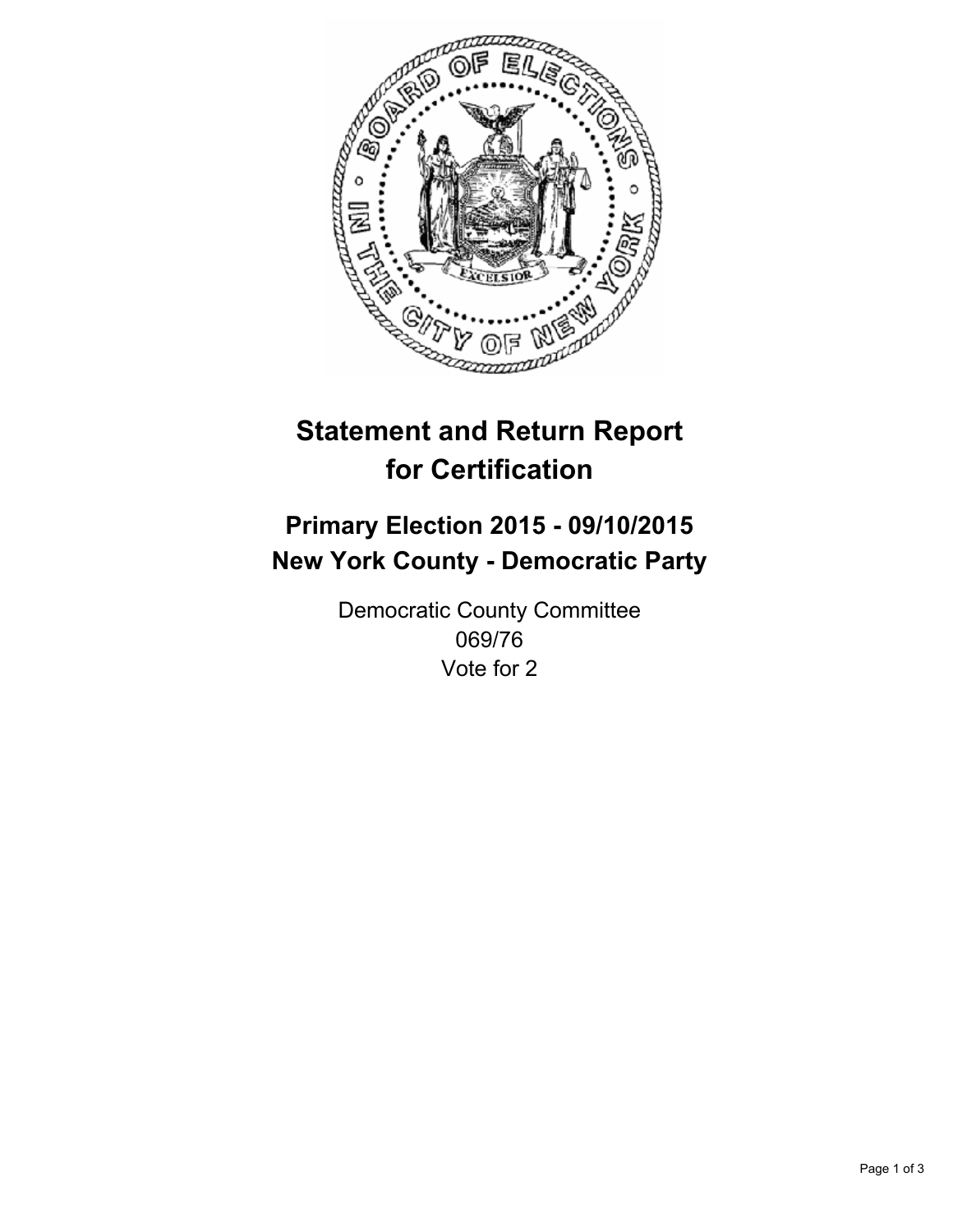

#### **Assembly District 76**

| <b>PUBLIC COUNTER</b>                                    | 29 |
|----------------------------------------------------------|----|
| ABSENTEE/MILITARY                                        | 3  |
| <b>AFFIDAVIT</b>                                         | 0  |
| <b>Total Ballots</b>                                     | 32 |
| Less - Inapplicable Federal/Special Presidential Ballots | 0  |
| <b>Total Applicable Ballots</b>                          | 32 |
| <b>GEORGE PRADO</b>                                      | 4  |
| <b>NORMA PRADO</b>                                       | 5  |
| ELAINE S. LEVINE                                         | 16 |
| <b>GERALD D. LEVINE</b>                                  | 16 |
| <b>Total Votes</b>                                       | 41 |
| Unrecorded                                               | 23 |